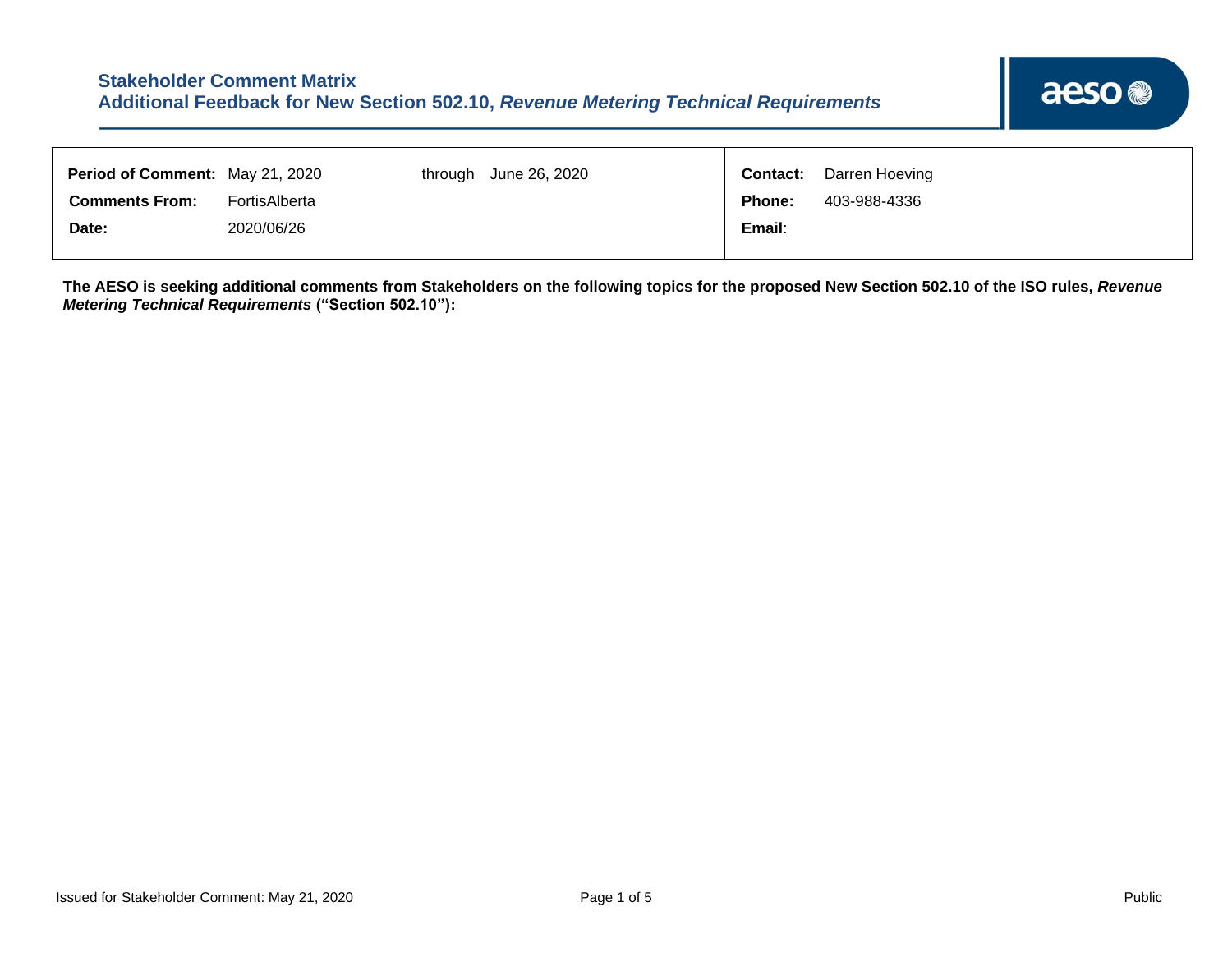## aeso

|                                                  | <b>Question</b>                                                                                                                                                                                                                                                                                                                                                                                                                                                                                                                                                                                             | <b>Stakeholder Comments and/or Alternate Proposal</b>                                                                                                                                                                                                                                                                                                                                                                                                                                                                                                                                                                                                                                                                                                                                                                                                                                                                                                                                    |
|--------------------------------------------------|-------------------------------------------------------------------------------------------------------------------------------------------------------------------------------------------------------------------------------------------------------------------------------------------------------------------------------------------------------------------------------------------------------------------------------------------------------------------------------------------------------------------------------------------------------------------------------------------------------------|------------------------------------------------------------------------------------------------------------------------------------------------------------------------------------------------------------------------------------------------------------------------------------------------------------------------------------------------------------------------------------------------------------------------------------------------------------------------------------------------------------------------------------------------------------------------------------------------------------------------------------------------------------------------------------------------------------------------------------------------------------------------------------------------------------------------------------------------------------------------------------------------------------------------------------------------------------------------------------------|
| 1. "revenue meter"<br><b>Definition</b>          | Further to the comments raised during the<br>December 11, 2019 stakeholder session, as<br>detailed in the meeting minutes posted on the<br>AESO website, please indicate any additional<br>concerns regarding the proposed defined term<br>and definition "revenue meter" and provide<br>suggested wording revisions including any<br>physical components that should be included in<br>the definition.<br>"revenue meter" means the apparatus that<br>measures active energy or reactive energy at<br>intervals defined by the ISO for the purpose of<br>financial settlement with the ISO.                | Background:<br>The Electricity and Gas Inspection Act and Electricity and Gas Inspection Regulation<br>considers an installation a "revenue meter". It is either one discrete device (self-<br>contained) or may include ancillary devices such as Current Transformers (CT's) and<br>Power Transformers (PT's) (instrument service); the entire installation is considered a<br>revenue meter.<br>As all new meters have interval capability, the AESO should clarify in the definition that<br>the rule is intended to apply to interval meters used to generate interval data for<br>financial settlement process and not cumulative meters with interval capability.<br>Recommendation:<br>"revenue meter" means the meter and ancillary devices (CT's & PT's) required to<br>measure active energy or reactive energy at intervals defined by the ISO for the<br>purpose of financial settlement with the ISO, and does not apply to cumulative meters<br>with interval capability. |
| 2. "revenue<br>metering<br>system"<br>Definition | Please identify the components that should be<br>included in the definition of "revenue metering<br>system" beyond the components identified<br>above for "revenue meter".<br>Additionally, for each component indicated to be<br>part of the "revenue metering system" please<br>note the requirement in proposed new Section<br>502.10 that makes the component necessary.<br>"revenue metering system" means the<br>metering equipment, including the revenue<br>meter, for acquisition, processing, delivery and<br>storage of the interval data that is used for<br>financial settlement with the ISO. | FortisAlberta recommends the definition be simplified and reference applicable<br>sections of the proposed rule as follows:<br>"revenue metering system" means revenue meter, data acquisition and data<br>validation and storage, at intervals that are used for financial settlement with the ISO.<br>The definition could also include references to the following applicable sections of the<br>proposed rule:<br>Revenue Meter = Sections 5, 6<br>Data acquisition = Section 4<br>Data validation = Sections 7, 8, 9, 10<br>Date Storage = Section 7                                                                                                                                                                                                                                                                                                                                                                                                                                |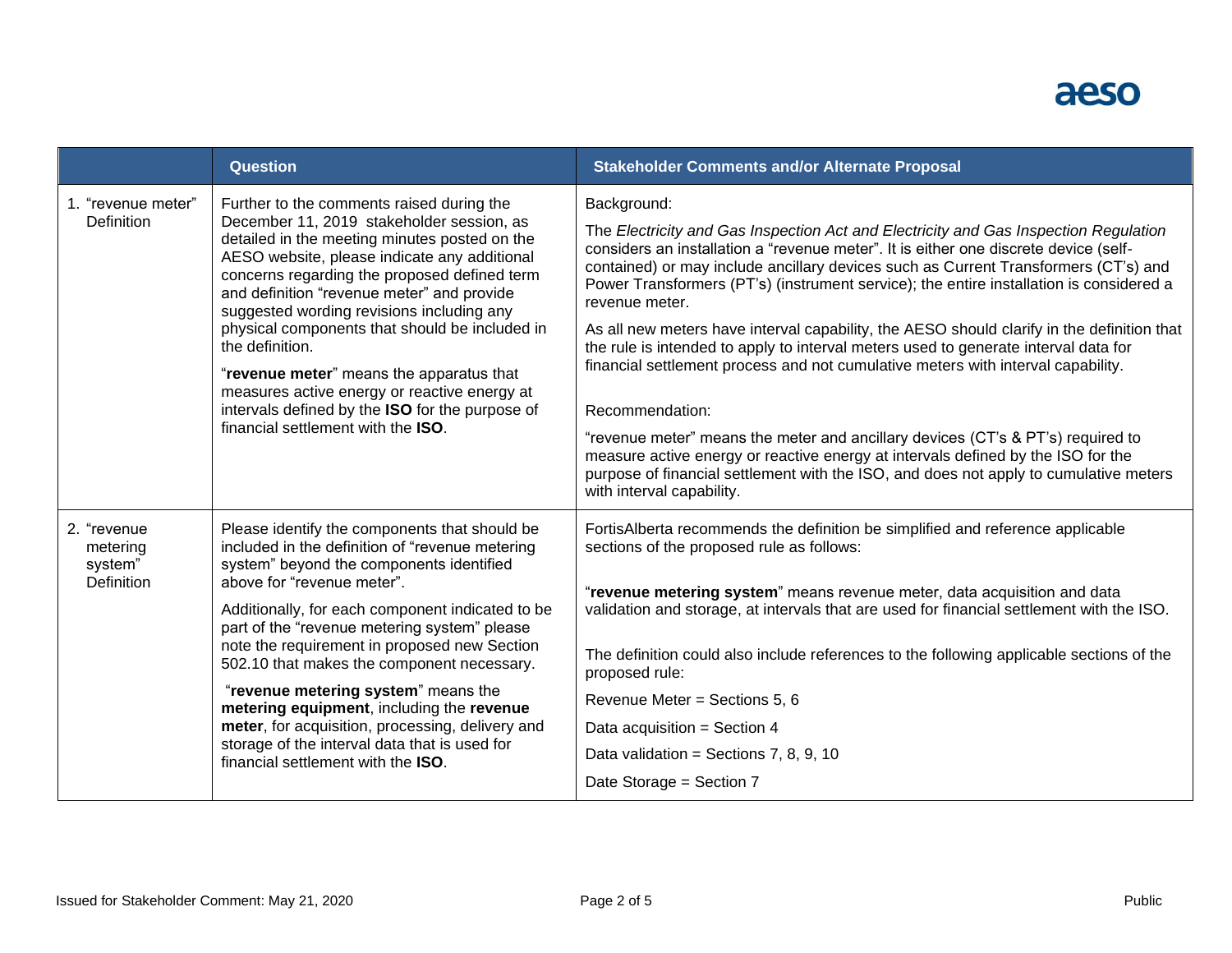| 3. Rental Meters                         | a) Please describe the circumstances under<br>which your business would choose to install<br>rental meters.                                                                              | None, as per the Electricity and Gas Inspection Act and Electricity and Gas Inspection<br>Regulation all meters are registered under a contract registration number and<br>assigned to one seller of electricity. Guidance for the "sale" of meters is provided by<br>Measurement Canada. Guidance from Measurement Canada would be required to<br>determine a process for "rental" of meters. |
|------------------------------------------|------------------------------------------------------------------------------------------------------------------------------------------------------------------------------------------|------------------------------------------------------------------------------------------------------------------------------------------------------------------------------------------------------------------------------------------------------------------------------------------------------------------------------------------------------------------------------------------------|
|                                          | b) Additionally, would any exceptions to the<br>minimum technical requirements need to be<br>considered in the proposed Section 502.10?<br>If so, please detail and explain the impacts. | Guidance from Measurement Canada would be required to determine a process for<br>rental of meters.                                                                                                                                                                                                                                                                                             |
| 4. Back-up Meters                        | a) Please describe the circumstances under<br>which your business would choose to install a<br>back-up meter.                                                                            | None that FortisAlberta is currently aware of.                                                                                                                                                                                                                                                                                                                                                 |
|                                          | b) Does your organization support the addition<br>of requirements pertaining to backup meter<br>installation in the proposed draft Section<br>502.10? If so, detail the criteria needed. | No, FortisAlberta has mature processes including validation systems with no evidence<br>of a problem with current practices and in those cases where actual data is not<br>available the marketplace has mature processes for use of estimates until actual data<br>is made available.                                                                                                         |
|                                          | c) Additionally, please provide the estimated<br>installation and operating costs for a back-up<br>meter as well as annual maintenance costs, if<br>any.                                 | To develop an estimate of costs FortisAlberta would first need to understand the extent<br>of the request, regarding volume and size of installations impacted. In many situations<br>this would require site visits as the meter, ancillary devices, and connections may be<br>impacted.                                                                                                      |
| 5. Shared Current<br><b>Transformers</b> | a) Please indicate whether your organization<br>has installed meters that share CTs. If so,<br>how many and under what conditions?                                                       | Yes, FortisAlberta has one installation out of 559,895 installed meters that shares a CT<br>to allow the customer to monitor/control its load at a remote location.                                                                                                                                                                                                                            |
|                                          | b) Have you experienced any issues with the<br>meters that share CTs, such as increased<br>meter measurement error?                                                                      | None that FortisAlberta is aware of.                                                                                                                                                                                                                                                                                                                                                           |
|                                          | c) Does your organization think the proposed<br>Section 502.10 should incorporate<br>requirements regarding the sharing of CTs?                                                          | <b>No</b>                                                                                                                                                                                                                                                                                                                                                                                      |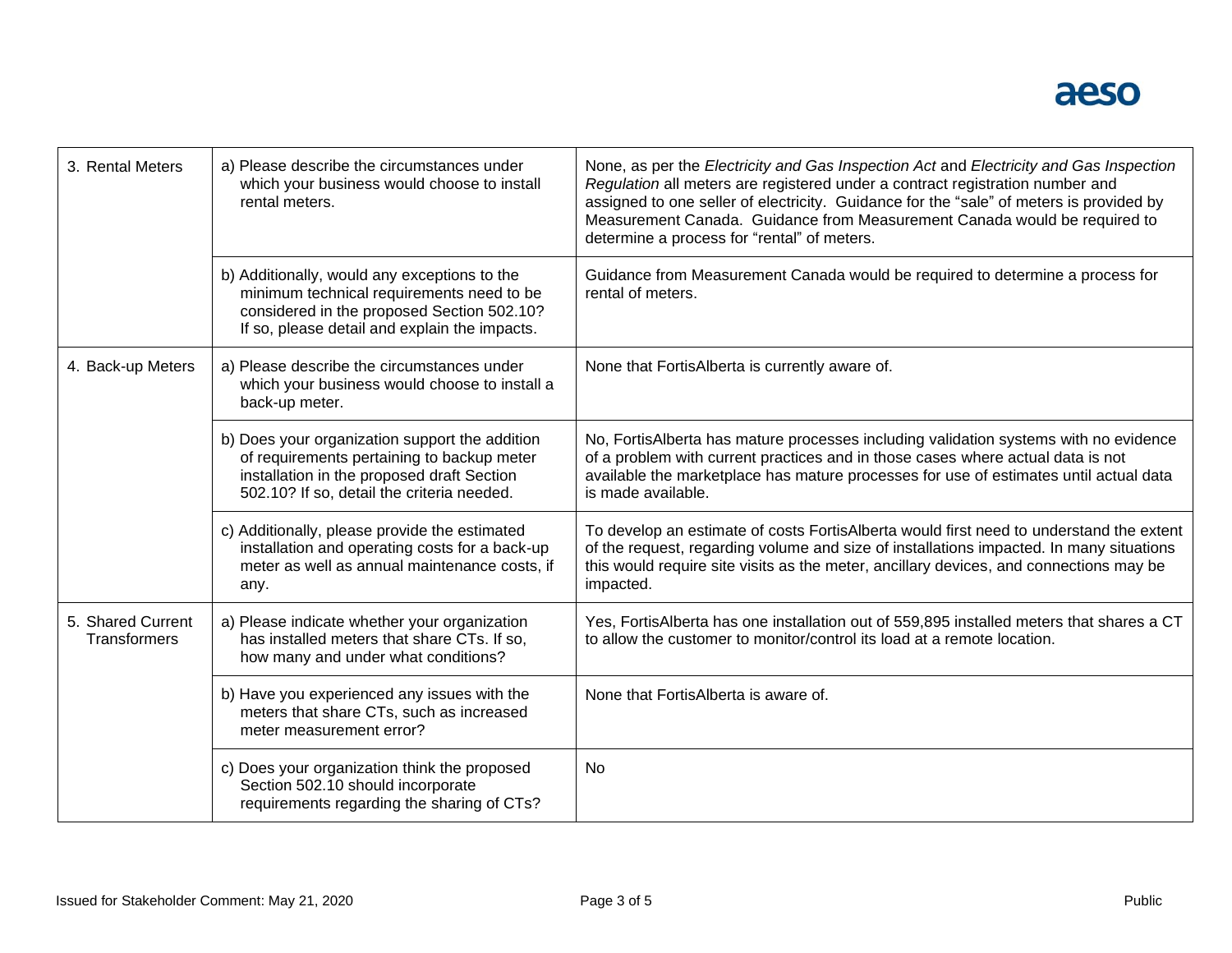## aeso

| 6. MW Class<br><b>Determination</b> | How is MW class currently being calculated<br>a)<br>for in-situ testing.                                                                                                                                                                                                                                                                                                                                                                                                                                                                                                                                                                                                                                                                                                                                                                                                                   | As defined in the Measurement Point Definition Record (MPDR).                                                                                                                                                                                                                                                                                                                                                                                                                                            |
|-------------------------------------|--------------------------------------------------------------------------------------------------------------------------------------------------------------------------------------------------------------------------------------------------------------------------------------------------------------------------------------------------------------------------------------------------------------------------------------------------------------------------------------------------------------------------------------------------------------------------------------------------------------------------------------------------------------------------------------------------------------------------------------------------------------------------------------------------------------------------------------------------------------------------------------------|----------------------------------------------------------------------------------------------------------------------------------------------------------------------------------------------------------------------------------------------------------------------------------------------------------------------------------------------------------------------------------------------------------------------------------------------------------------------------------------------------------|
|                                     | Please provide your organizations view on<br>b)<br>the following:<br>Should Section 502.10 set out a<br>standard timeframe to be used for the<br>data set used in the calculation of MW<br>class. For instance, should the AESO<br>adopt a November to November<br>timeframe. Or does the month to month<br>period selected not impact the data set;<br>ii.<br>If a standard timeframe is included in<br>proposed Section 502.10 that does not<br>align with your organizations current<br>practices and systems please provide<br>an estimate of the cost implications;<br>iii.<br>Should 0 MW intervals be factored into<br>the methodology when determining MW<br>class;<br>Should there be notification<br>iv.<br>requirements for when a measurement<br>point for a unit crosses the MW class<br>threshold. Additionally, when should the<br>first in-situ test be performed once the | i through iv:<br>The thresholds, applicable to new or modified MPDRs for testing purposes will be set<br>as defined in the MPDR. Visibility of the current demand values is already provided to<br>the AESO through existing market transactions under Rule 021.<br>v. through vi:<br>FortisAlberta supports an average MW Range of >= 5MW and <= 20MW with a testing<br>interval of 4 years and 2 years for >20MW. Less than 5MW would be at the discretion<br>of the legal owner of the revenue meter. |
|                                     | MW class changes;<br>Does your organization support the 2<br>v.<br>and 4 year testing frequency<br>requirements based on MW class; and<br>Should a metering point with a higher<br>vi.<br>impact on the grid when it is operational<br>be tested more frequently or should it<br>be based on the average throughout the<br>year?                                                                                                                                                                                                                                                                                                                                                                                                                                                                                                                                                           |                                                                                                                                                                                                                                                                                                                                                                                                                                                                                                          |